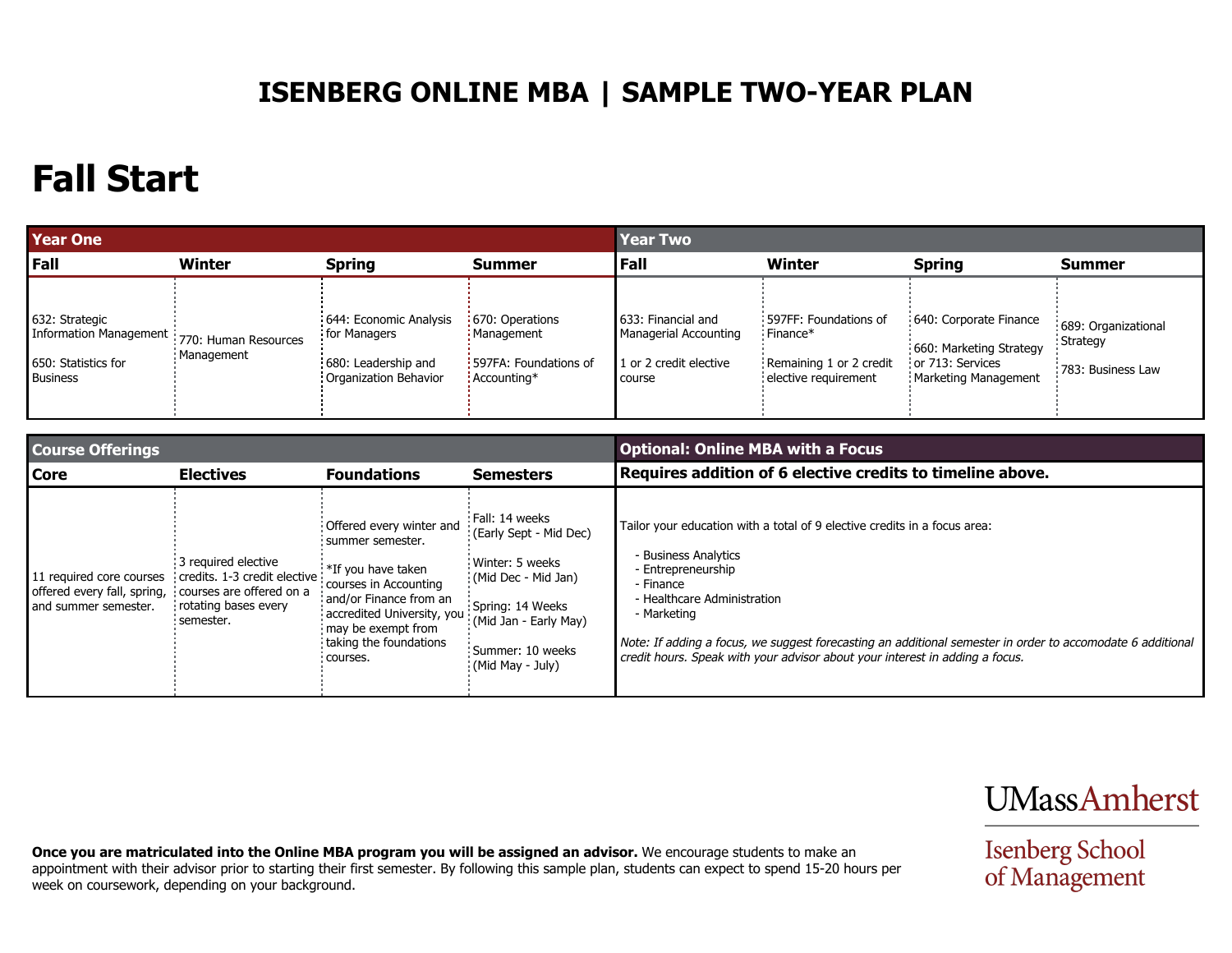### **ISENBERG ONLINE MBA | SAMPLE TWO-YEAR PLAN**

# **Spring Start**

| <b>Year One</b>                                                                                 |                                                                        |                                                                                                      | <b>Year Two</b>                                                            |                                                                                                |                                                                                             |                                             |                                      |
|-------------------------------------------------------------------------------------------------|------------------------------------------------------------------------|------------------------------------------------------------------------------------------------------|----------------------------------------------------------------------------|------------------------------------------------------------------------------------------------|---------------------------------------------------------------------------------------------|---------------------------------------------|--------------------------------------|
| <b>Spring</b>                                                                                   | Summer                                                                 | <b>Fall</b>                                                                                          | Winter                                                                     | <b>Spring</b>                                                                                  | <b>Summer</b>                                                                               | Fall                                        | <b>Winter</b>                        |
| 632: Strategic<br>Information Management for Managers<br>650: Statistics for<br><b>Business</b> | 644: Economic Analysis<br>680: Leadership and<br>Organization Behavior | 670: Operations<br>Management<br>660: Marketing Strategy<br>or 713: Services<br>Marketing Management | 597FA: Foundations of<br>Accounting*<br>1 or 2 credit elective<br>: course | 633: Financial and<br>Managerial Accounting<br>Remaining 1 or 2 credit<br>elective requirement | : 689: Organizational<br><b>Strategy</b><br>597FF: Foundations of<br>$\frac{1}{2}$ Finance* | 640: Corporate Finance<br>783: Business Law | 770: Human Resources<br>: Management |

| <b>Course Offerings</b>                                                         |                                                                                                                        |                                                                                                                                                                                                                     |                                                                                                                                                                           | <b>Optional: Online MBA with a Focus</b>                                                                                                                                                                                                                                                                                                                                         |  |  |
|---------------------------------------------------------------------------------|------------------------------------------------------------------------------------------------------------------------|---------------------------------------------------------------------------------------------------------------------------------------------------------------------------------------------------------------------|---------------------------------------------------------------------------------------------------------------------------------------------------------------------------|----------------------------------------------------------------------------------------------------------------------------------------------------------------------------------------------------------------------------------------------------------------------------------------------------------------------------------------------------------------------------------|--|--|
| <b>Core</b>                                                                     | <b>Electives</b>                                                                                                       | <b>Foundations</b>                                                                                                                                                                                                  | <b>Semesters</b>                                                                                                                                                          | Requires addition of 6 elective credits to timeline above.                                                                                                                                                                                                                                                                                                                       |  |  |
| 11 required core courses<br>offered every fall, spring,<br>and summer semester. | 3 required elective<br>credits. 1-3 credit elective<br>courses are offered on a<br>rotating bases every<br>: semester. | Offered every winter and<br>: summer semester.<br>*If you have taken<br>courses in Accounting<br>and/or Finance from an<br>accredited University, you<br>may be exempt from<br>taking the foundations<br>: courses. | Fall: 14 weeks<br>(Early Sept - Mid Dec)<br>Winter: 5 weeks<br>(Mid Dec - Mid Jan)<br>Spring: 14 Weeks<br>(Mid Jan - Early May)<br>Summer: 10 weeks<br>$(Mid May - July)$ | Tailor your education with a total of 9 elective credits in a focus area:<br>- Business Analytics<br>- Entrepreneurship<br>- Finance<br>- Healthcare Administration<br>- Marketing<br>Note: If adding a focus, we suggest forecasting an additional semester in order to accomodate 6 additional<br>credit hours. Speak with your advisor about your interest in adding a focus. |  |  |

**Once you are matriculated into the Online MBA program you will be assigned an advisor.** We encourage students to make an appointment with their advisor prior to starting their first semester. By following this sample plan, students can expect to spend 15-20 hours per week on coursework, depending on your background.

**UMassAmherst** 

**Isenberg School**<br>of Management